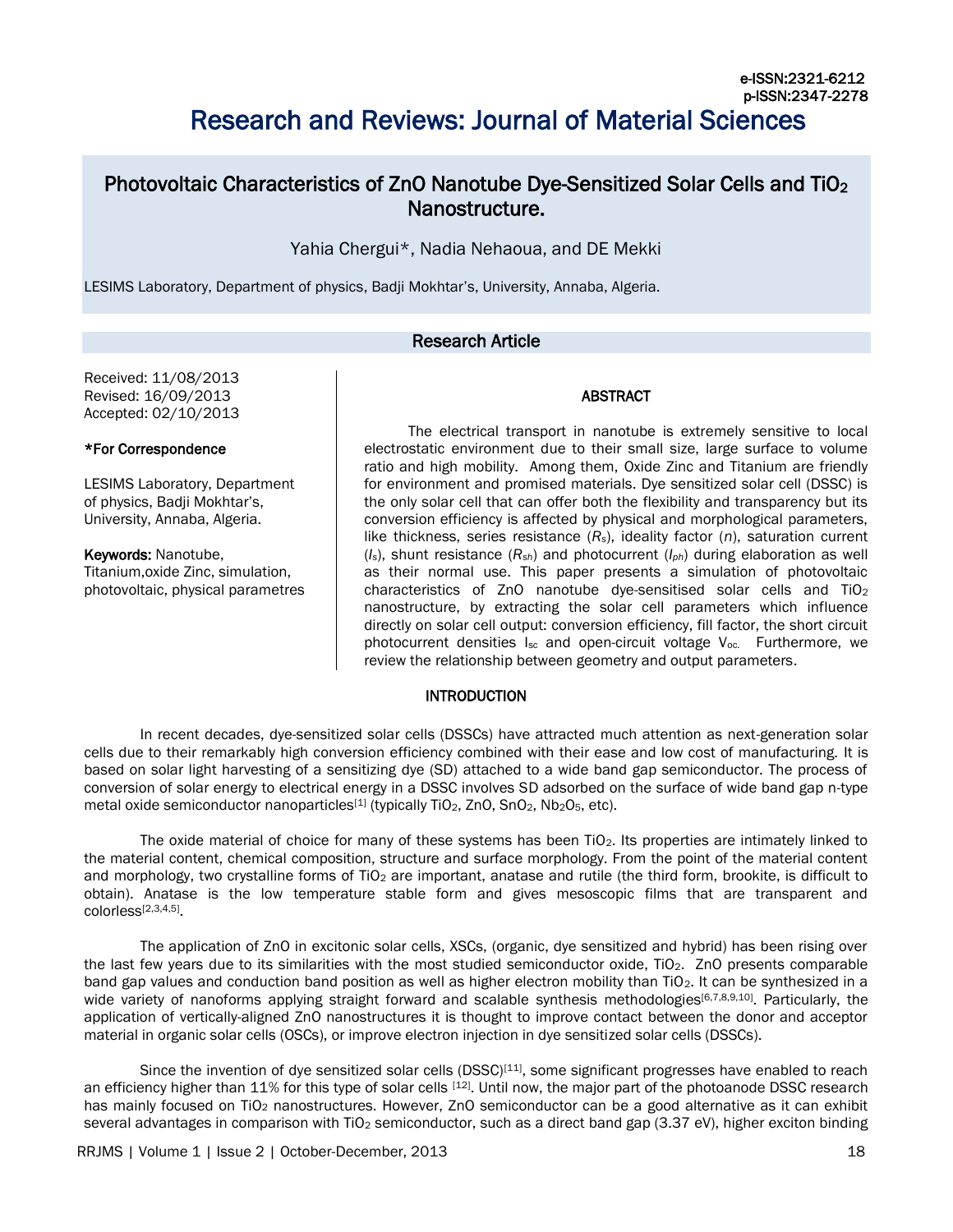energy (60 meV) compared to TiO<sub>2</sub> (4 meV), and higher electron mobility (200 cm<sup>2</sup>V<sup>-1</sup> s<sup>-1</sup>) over TiO<sub>2</sub> (30 cm<sup>2</sup>V<sup>-1</sup> s<sup>-1</sup>) for similar band gap energy levels<sup>[13,14]</sup>. Furthermore, several types of ZnO nanostructures with different geometries can easily be grown, such as nanoparticles, nanowires, nanorods, or nanobelts<sup>[15,16,17,18]</sup>. Nevertheless, the solar energy conversion efficiencies are twice lower for ZnO based solar cells than for TiO<sub>2</sub> based solar cells for some reasons which are still unidentified.

These work, present a comparative study between ZnO nanotube and TiO<sub>2</sub> nanostructure dye-sensitized solar cell (DSSC) by extracting the solar cell parameters which influence directly on solar cell output: conversion efficiency, fill factor, the short circuit photocurrent densities  $I_{\text{sc}}$  and open-circuit voltage  $V_{\text{oc}}$ . Furthermore, the geometry parameters of the basic material play an important role in physical parameters and output parameters, so, we review the relationship between output parameters and geometry parameter.

#### MATERIALS AND METHODS

#### Solar Cell Model

The model of the solar cells for which the superposition principle is applicable can be represented by expressed as Eq.(1) which includes light-generating current source  $(I_{ph})$ , series resistance  $(R_s)$  and shunt resistance  $(R<sub>sh</sub>)$ .

$$
I = I_{ph} - I_d - I_p
$$
  
=  $I_{ph} - I_s \left[ exp \left( \frac{\beta}{n} (V + IR_s) \right) - 1 \right] - G_{sh} (V + IR_s)$  (1)

 $I_{ph}$ , I<sub>s</sub>, n, R<sub>s</sub> and G<sub>sh</sub> (=1/R<sub>sh</sub>) being the photocurrent, the diode saturation current, the diode quality factor, the series resistance and the shunt conductance, respectively. I<sub>p</sub> is the shunt current and  $\beta = q/kT$  is the usual inverse thermal voltage.

Measurement data provided by the manufacturer include the I-V curve, open circuit voltage ( $V_{\text{oc}}$ ), shunt circuit current (I<sub>sc</sub>), and voltage (V<sub>mpp</sub>), current (I<sub>mpp</sub>), and power (P<sub>max</sub>) at the maximum power point (MPP), measured at given Temperature under a standard AM 1.5 solar spectrum and irradiance of 100 mW/cm2. To establish the solar cell model in Eq. (1), five parameters of the solar cell equation:  $R_s$ ,  $R_{sh}$ , n,  $I_s$  and  $I_{oh}$  must be extracted using data provided by the manufacturer.

#### **METHODS**

- For most practical illuminated solar cells we usually consider that  $Is < I_{ph}$ , the photocurrent can be given by the approximation  $I_{sc} \approx I_{ph}$ , where  $I_{sc}$  is the short-circuit current. This approximation is highly acceptable and it introduces no significant errors in subsequent calculations<sup>[19]</sup>.
- The shunt conductance  $G_{\rm sh}$  is evaluated from the reverse or direct bias characteristics by a simple linear fit<sup>[20]</sup>. The calculated value of  $G_{sh}$  gives the shunt current  $I_p = G_{sh}V$ .
- The determination of ideality factor and the series resistance, Our measured I-V characteristics are corrected considering the value of the shunt conductance as obtained and for  $V+R_sI>>kT$ , the current voltage relation becomes:
- $\bullet$

$$
I = I_{ph} - I_s \left[ \exp\left(\frac{\beta}{n}(V + IR_s)\right) \right]
$$
 (2)

By writing relation (2) in its logarithmic form<sup>[21]</sup>.

$$
Y = \frac{\beta}{n} (R_s + X) \quad \text{For} \quad \text{1>>} I_s \tag{3}
$$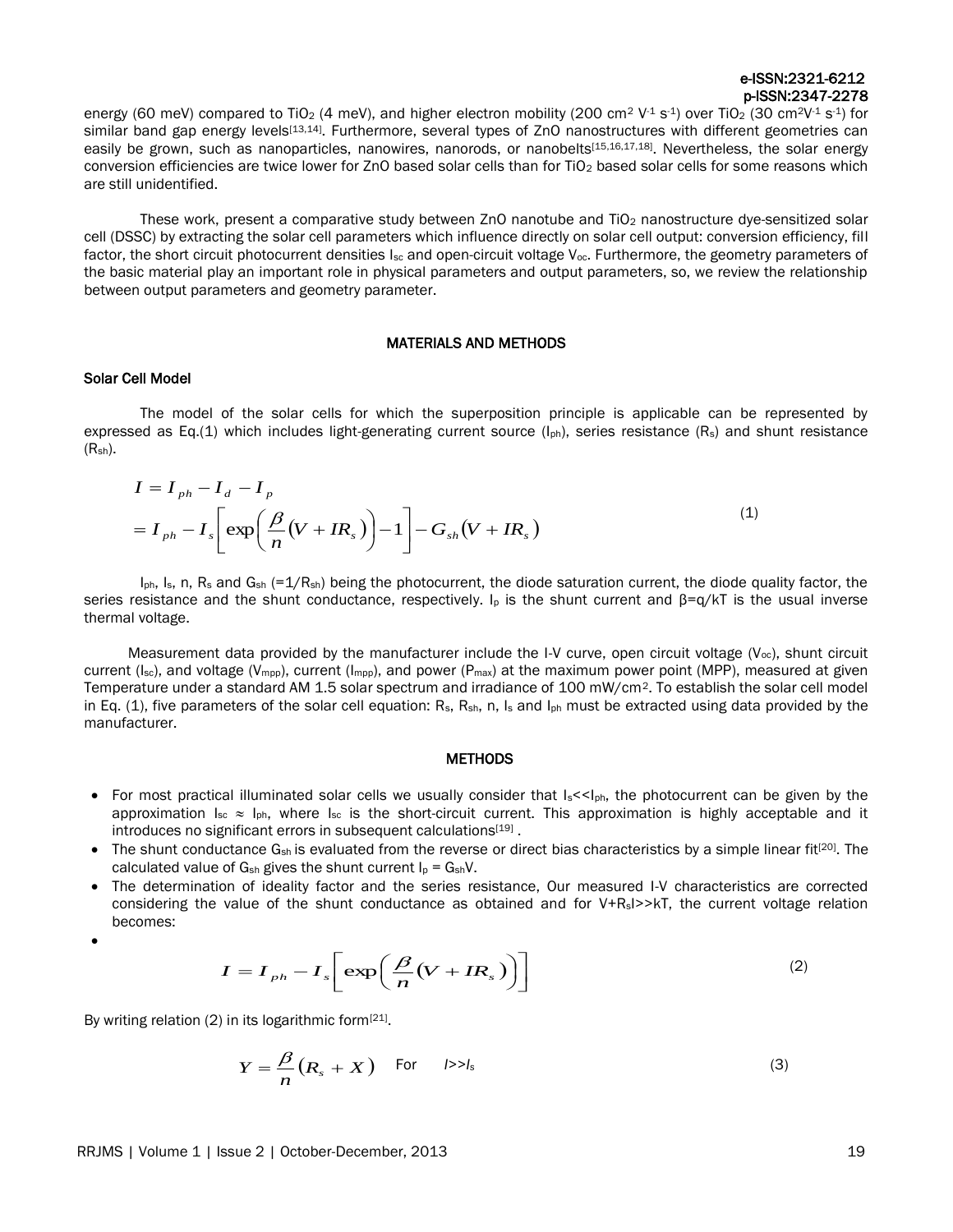With: 
$$
Y = \frac{1}{I - I_0} \ln \frac{(I_{ph} - I)}{(I_{ph} - I_0)}
$$
 and  $X = \frac{(V - V_0)}{(I - I_0)}$ 

And  $(V_0, I_0)$  is a point of the I-V curve.

The linear regression of equation (3) gives n and  $R_s$ , but when  $R_s$  is low or when multiple conduction processes intervene, the determination of  $R_s$  become difficult, so, to get a better accuracy we consider a set of  $I_i-V_i$  data giving rise to a set of X-Y values, with i varying from 1 to N. Then, we calculate X and Y values for  $I_0 = I_{10}$  and  $I = I_{10+1}$  up to  $I = I_N$ . This gives (N-1) pairs of X-Y data. We start again with  $I_0 = I_{10+1}$  and  $I = I_{10+2}$  up to  $I_N$  and get (N-2) additional X-Y data, and so on, up to  $I_0 = I_{N-1}$ . Finally, we obtain N(N-1)/2 pairs of X-Y data that means more values for the linear regression.

The most interesting point with this method is the fact that we do not have any limitation condition on the voltage hop and it is very easy to use.

At last, The saturation current  $I_s$  was evaluated using a standard method based on the I-V data by plotting  $ln(I<sub>ph</sub>-I<sub>cr</sub>)$  versus V<sub>cr</sub> equation (4). Note that  $I<sub>cr</sub>-V<sub>cr</sub>$  data were the corrected current voltage I-V data taking into account the effect of the series resistance where I-V are the measured current-voltage data.

When we plot ln (I<sub>c</sub>) where (I<sub>c</sub>=I<sub>ph-Icr</sub>) versus V<sub>cr</sub>, it gives a straight line that yields I<sub>s</sub> from the intercept with the yaxis.

### RESULTS AND DISCUSSION

The current-voltage (I-V) characteristics of TiO<sub>2</sub> nanostructures DSSC is taken from the work of Jingbin et al. (2010) and The current-voltage (I-V) characteristics of ZnO nanotube is taken from the work of Fang Shoa et al. . The two characteristics correspond to the higher photovoltaic performance, where  $n=6.00\%$ , FF=58.33%, I<sub>sc</sub>=15.25mAcm<sup>-2</sup> and V<sub>oc</sub>=0.67V for TiO<sub>2</sub> nanostructures, and for ZnO nanotube  $n=1.18\%$ , FF=0.58%, I<sub>sc</sub>=3.24mAcm<sup>-2</sup> and V<sub>oc</sub>=0.68V.

The extracted parameters obtained using the method proposed here for the Dey-Sensitized solar cell based on TiO2 nanostructures and ZnO nanotube are given in Table 1, and to test the quality of the fit to the experimental data, the percentage error is calculated as follows:

$$
e_i = \left(I_i - I_{i,cal}\right)\left(100 / I_i\right) \tag{4}
$$

Where *Ii,cal* is the current calculated for each *Vi,* by solving the implicit Eq.(1) with the determined set of parameters ( *Iph, n, Rs, Gsh, Is*). (*Ii, Vi*) are respectively the measured current and voltage at the *i*th point among *N* considered measured data points.

Statistical analysis of the results has also been performed. The root mean square error (RMSE), the mean bias error (MBE) and the mean absolute error (MAE) are the fundamental measures of accuracy. Thus, RMSE, MBE and MAE are given by:

$$
RMSE = \left(\sum |e_i|^2 / N\right)^{1/2}
$$
  
\n
$$
MBE = \sum e_i / N
$$
  
\n
$$
MAE = \sum |e_i / N
$$
\n(5)

 $1/2$ 

*N* is the number of measurements data taken into account.

Satisfactory agreement is obtained for most of the extracted parameters. Statistical indicators of accuracy for the method of this work are shown in Table 1.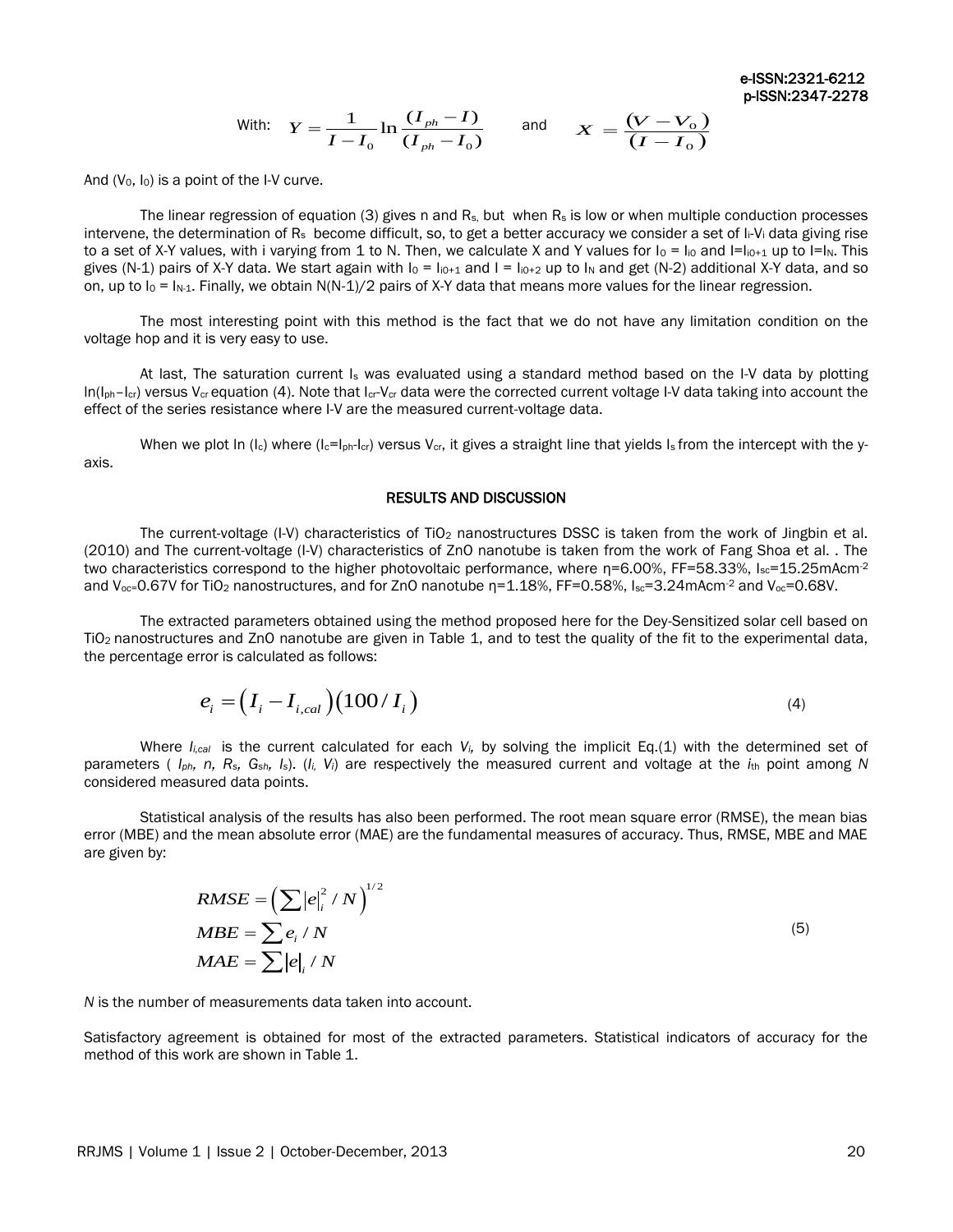## Table1: Extracted parameters for Dye-Sensitized solar cell based on TiO<sub>2</sub> nanostructures and ZnO nanotube

|                                | DSSC-TiO <sub>2</sub> nanostructures | DSSC-ZnO nanotube |
|--------------------------------|--------------------------------------|-------------------|
| $G_{\textrm{sh}}(\Omega^{.1})$ | 0.001269                             | 0.000588          |
| $R_s(\Omega)$                  | 0.025923                             | 0.383441          |
| n                              | 1.629251                             | 3.560949          |
| $I_s(\mu A)$                   | 0.33556                              | 0.16553           |
| $I_{ph}(mA/cm2)$               | 15.99                                | 3.25              |
| <b>RMSE</b>                    | 0.850353                             | 1.875871          |
| <b>MBE</b>                     | 0.232276                             | 0.727544          |
| <b>MAE</b>                     | 0.757886                             | 1.053901          |
|                                |                                      |                   |

Figures 1 and 2 show the plot of I-V experimental characteristics and the fitted curves derived from equation (1) with the parameters shown in Table 1 for Dey-Sensitized solar cell based on TiO<sub>2</sub> nanostructures and ZnO nanotube.



Figure 1: Experimental (●) data and fitted curve (-) of TiO<sub>2</sub> nanostructures DSSC.



Figure 2: Experimental (●) data and fitted curve (-) of ZnO nanotube DSSC.

Extracting solar cells parameters is a vital importance for the quality control and evaluation of the performance of the solar cells, this parameters are: series resistance, shunt conductance, saturation current, the diode quality factor and the photocurrent. A simple method for extracting the solar cell parameters, based on the measured current-voltage data. The method has been successfully applied to dye-Sensitized solar cell based on TiO<sub>2</sub> nanostructures and ZnO nanotube under different temperatures.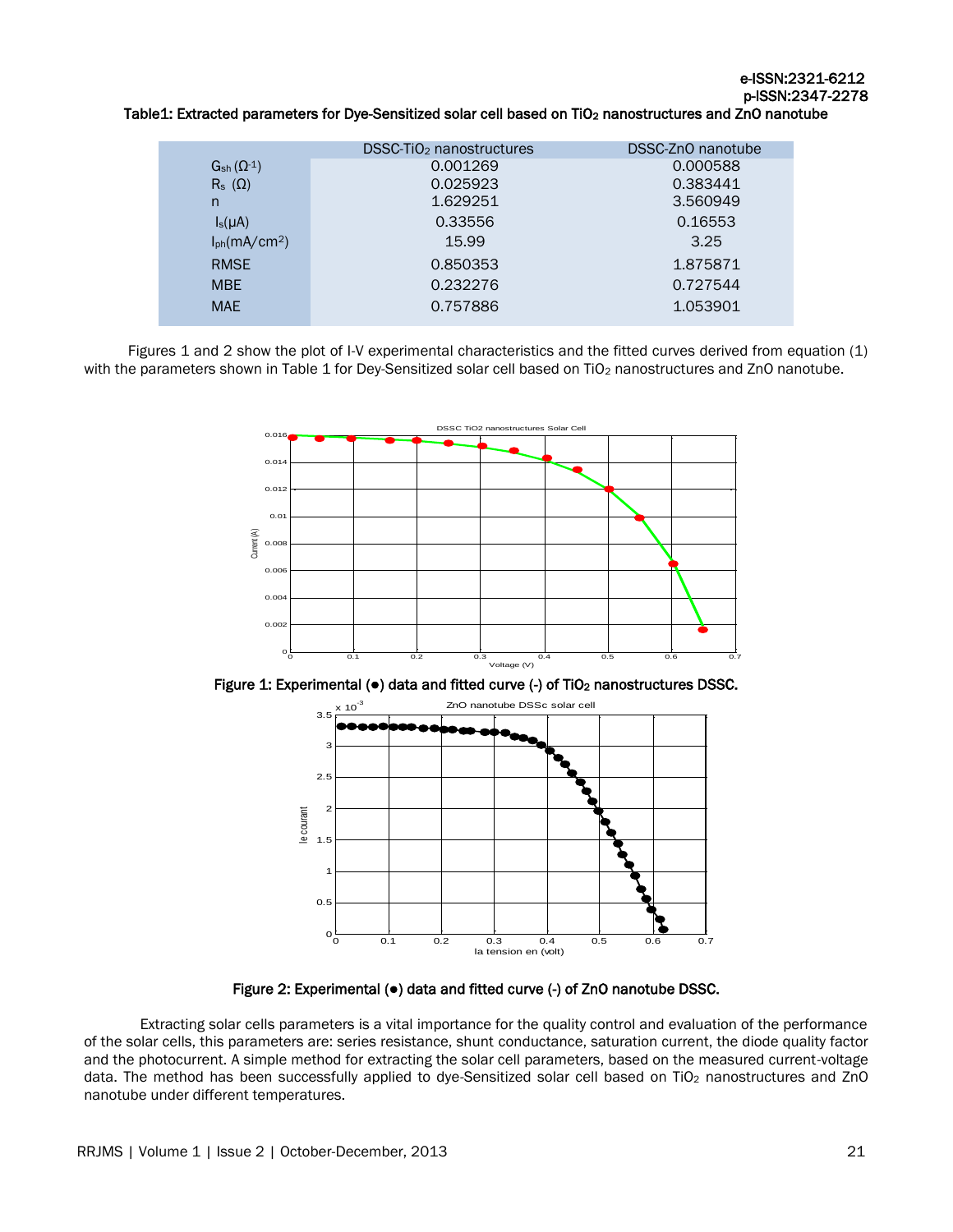Good agreement is observed for the different DSSCs, especially for the TiO<sub>2</sub> nanostructures solar cells with statistical error less than 1%, and 2% for ZnO nanotube DSSC solar cells respectively, which attribute mainly to lower parasitic losses, where we can observe a low series resistance 0.025923Ω compared to 0.383441 Ω for TiO<sub>2</sub> nanostructures and ZnO nanotube solar cell respectively.

The interesting point with the procedure described herein is relation between the results, where the five solar cells parameters extractions explain the difference in conversion efficient of the different DSSCs.

#### Effects of thickness on the output parameters

Figs. 3-4 show the effect of the geometry parameter (thickness) on output parameters: FF, I<sub>sc</sub>, V<sub>oc</sub>, η of dyesensitized solar cells based on ZnO nanotube with different lengths. The shortcircuit photocurrent densities (Isc) obtained with nanotubes of 0.7, 1.5, 2.9 and 5*.*1 *μ*m lengths were 0.68, 1.51, 2.50 and 3*.*24 mA cm−2, respectively. The highest photovoltaic performance of 1.18% (open-circuit voltage *V*oc = 0*.*68 V and fill factor FF = 0*.*58) was achieved for the sample of 5*.*1 *μ*m length. This efficiency is attractive, taking into account that the film thickness is only 5*.*1 *μ*m and no scattering layer is added. The *V*oc of the DSSC decreases upon increasing the length of the ZnO nanotubes, which is possibly related to the increase in the dark current which scales with the surface area of the ZnO film as shown by Jingbin et al.



Figure 3: Effect of thickness on fill factor (FF) and conversion efficient of ZnO nanotube DSSC.



Figure 4: Effect of thickness on short-circuit photocurrent and open-circuit voltage of ZnO nanotube DSSC.

Figs. 5-6 show the effect of the geometry parameter (thickness) on output parameters: FF, Isc, Voc, η of dyesensitized solar cells based on TiO<sub>2</sub> nanostructure grown in NaOH solution with different concentrations (0.5, 1, 3, and 10 M) and with different lengths. The shortcircuit photocurrent densities ( $I_{sc}$ ) obtained with nanostructures of 11.68, 15.11, 24.10 and a (too thick to be measured) *μ*m lengths were 10.26, 15.25, 10.2 and 3.71 mA cm−2, respectively.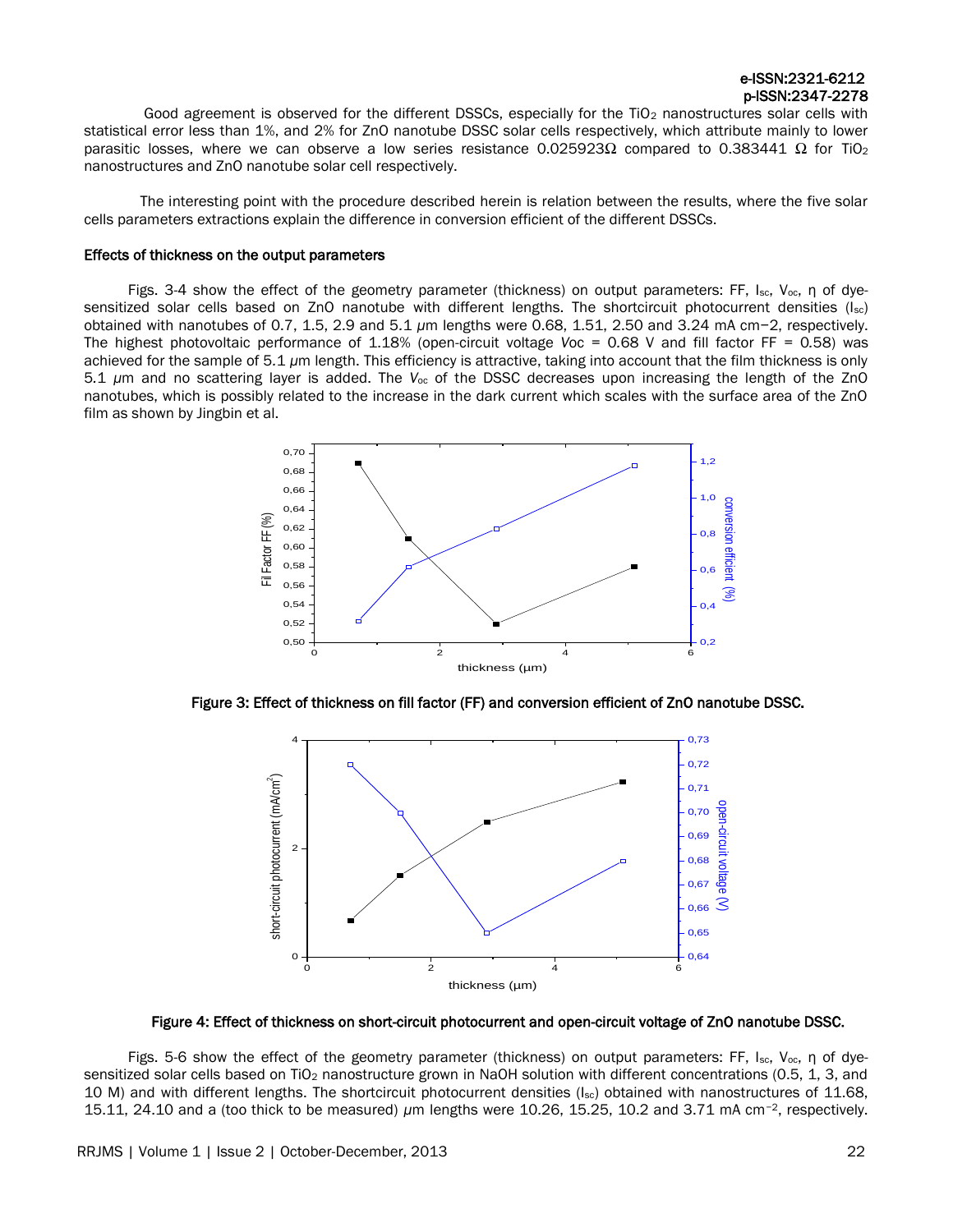The highest photovoltaic performance of 6.00% (open-circuit voltage *V*oc = 0.67 V and fill factor FF = 58.33) was achieved for the sample of 15.11 μm length<sup>[22]</sup>..



Figure 5: Effect of thickness on fill factor (FF) and conversion efficient of TiO<sub>2</sub> nanostructure DSSC.



Figure 6: Effect of thickness on short-circuit photocurrent and open-circuit voltage of TiO<sub>2</sub> nanostructure DSSC.

The two DSSCS ZnO nanotube and TiO2 nanostructure used (N719) dye sensitizer, The photon-current conversion efficiencies of DSSC using 0.7, 1.5, 2.9 and 5*.*1 *μ*m length ZnO nanotubes were 0.32%, 0.62%, 0.83% and 1.18%, which were much lower than those of TiO<sup>2</sup> nanostructure DSSCs (i.e. 4.40%, 6.00%, 4.84% and 1.44%). So, the difference between the photovoltaic performance for these two type DSSCs is observed, where a high photovoltaic performance is given by TiO<sup>2</sup> Nanostructured with different thickness and over the range of NaOH concentrations, conversion efficient increased from 4.40% at 0.5M to a maximum value of 6.00% at 1 M, which correspond to a high short-circuit photocurrent densities 15.25 mA cm<sup>-2</sup>. Compared with ZnO nanotube DSSC, where the higher conversion efficient is  $1.18\%$  correspond to high short-circuit photocurrent densities  $3.24$  mA cm<sup>-2</sup>. The cause of this difference is the based materials properties (ZnO and TiO2), the method of fabrication and the different condition of measured I-V characteristics of temperature and illumination. Where, ZnO is not an easy material, it's properties of which are greatly influenced by external conditions like synthesis methods, temperature, testing atmosphere air, vacuum or illumination, for example, minimal changes in the shape of the ZnO (nanoparticules, nanorods, nanotips, etc), can produce different properties which in turn, affects the interface with any organic semiconductor or dye molecule.in order, Titanium dioxide is a fascinating material, with a very broad range of different possible properties, which leads to its use in application as different as toothpaste additive.

#### **CONCLUSION**

In this contribution, a simple comparative study between experimental and simulation works to improve the deysensitized solar cell performance of two DSSCs based on TiO<sub>2</sub> nanostrucures and ZnO nanotube, under differents condition of temperature. An evaluation of the physical parameters of solar cell: series resistance (*Rs*), ideality factor (*n*), saturation current (*Is*), shunt resistance (*Rsh*) and photocurrent (*Iph*) from measured current-voltage characteristics by using a numerical method proposed by the authors is presented by comparing the obtained results of tow DSSCs, than we present the effect of geometric parameters on the output parameters which are: the conversion efficient, the